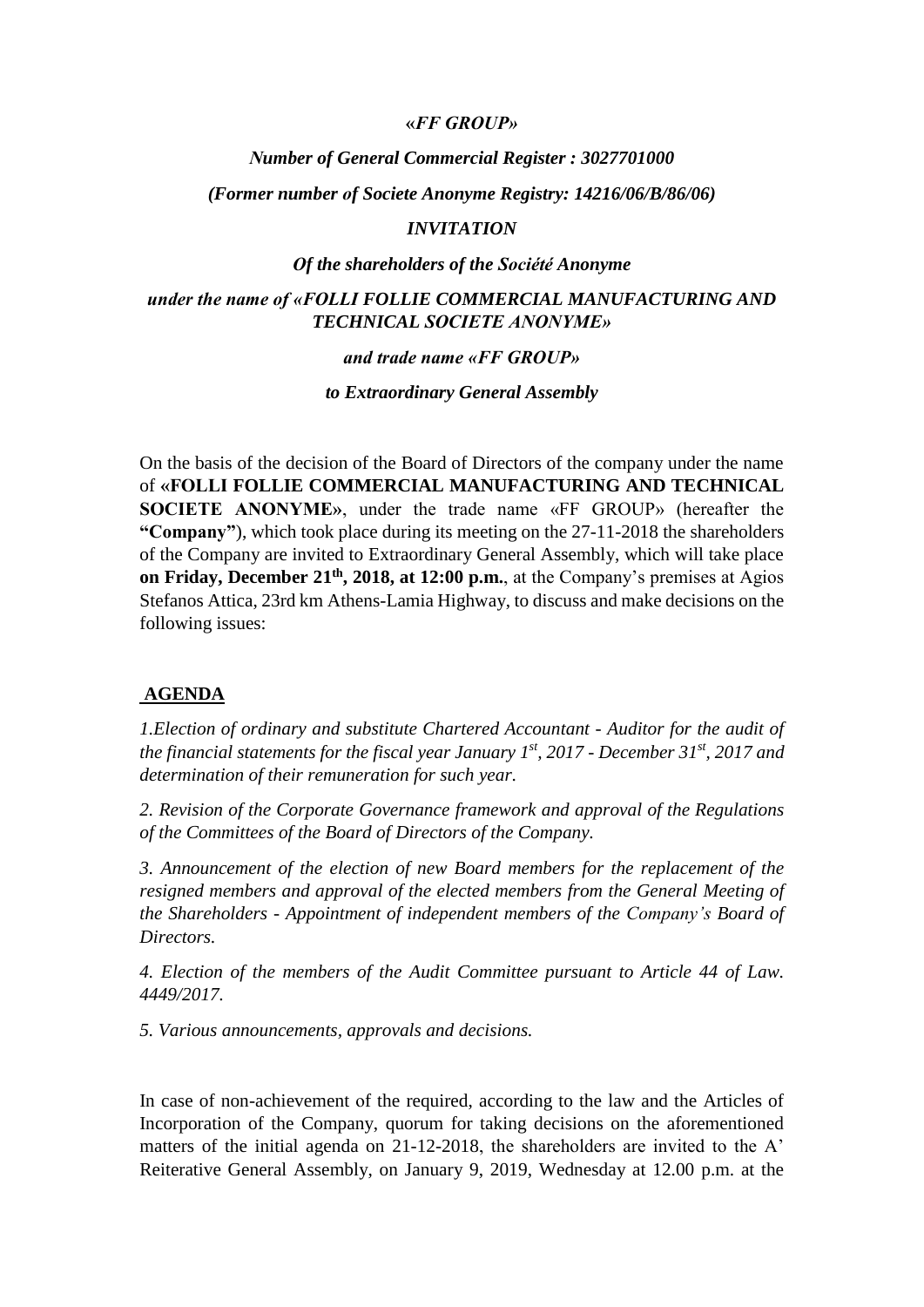Company's principal office, in Agios Stefanos Attikis, 23rd km of the National Road Athens-Lamia, without the publication of new invitation. The subjects of the agenda of the probable A' Reiterative Assembly will be the above mentioned.

According to articles 26 § 2b and 28a οf the codified law 2190/1920, as they were modified and added, respectively to the articles 3 and 5 of the law 3884/2010 and are in force, the Company informs the shareholders for the following:

# **RIGHT TO PARTICIPATE IN THE GENERAL ASSEMBLY**

Any person appearing as shareholder in the Dematerialized Securities System files managed by "Hellenic Stock Exchanges S.A." (former Central Securities Depository), where Company's securities are being held, is entitled to participate at the General Assembly. Shareholding capacity is evidenced by presenting a relevant written certificate issued by the aforementioned entity, or by direct online connection of the Company with the said entity's files. Shareholders capacity must be effective (Date of Record), notably at the beginning of the fifth (5th) day prior to the date of the General Assembly of 16.12.2018 and the relevant written certificate regarding the shareholders capacity must be received by Company no later than the third (3rd) day prior to the date of the General Assembly.

With regard to the 1st Reiterative Extraordinary General Assembly, the shareholding capacity must be effective at the fourth  $(4<sup>th</sup>)$  day prior to the date scheduled for the 1st Reiterative General Assembly (1st Reiterative General Assembly date of record), and the relevant written or electronic certificate regarding shareholding capacity must be received by company no later than the third (3rd) day prior to the date of the 1st Reiterative General Assembly.

Only persons in the capacity of shareholder as at the respective Date of Record are considered vis-à-vis the company to be entitled to attend and vote at the General Assembly. Any shareholder failing to comply with the provisions of article 28a of codified law 2190/1920 may participate at the General Assembly only upon its permission.

Exercise of these rights does not require blockage of the beneficiary's shares or compliance with any other procedure restricting the ability to sell and transfer them during the period between the Date of Record and the date of General Assembly.

## **PROCESS FOR EXERCISING VOTING RIGHTS BY PROXY**

A shareholder may attend the General Assembly and vote either in person or by proxy. Each shareholder may appoint up to three (3) proxies. Legal entities may participate at the General Assembly by appointing up to three (3) individuals as proxies. However, if a shareholder holds shares in a company, which appear in several securities accounts, said restriction will not prevent said shareholder from appointing different proxies in respect of the shares in each securities account in relation with the General Assembly. A proxy acting on behalf of several shareholders may vote differently for each shareholder. A shareholder proxy must disclose to the company, before the General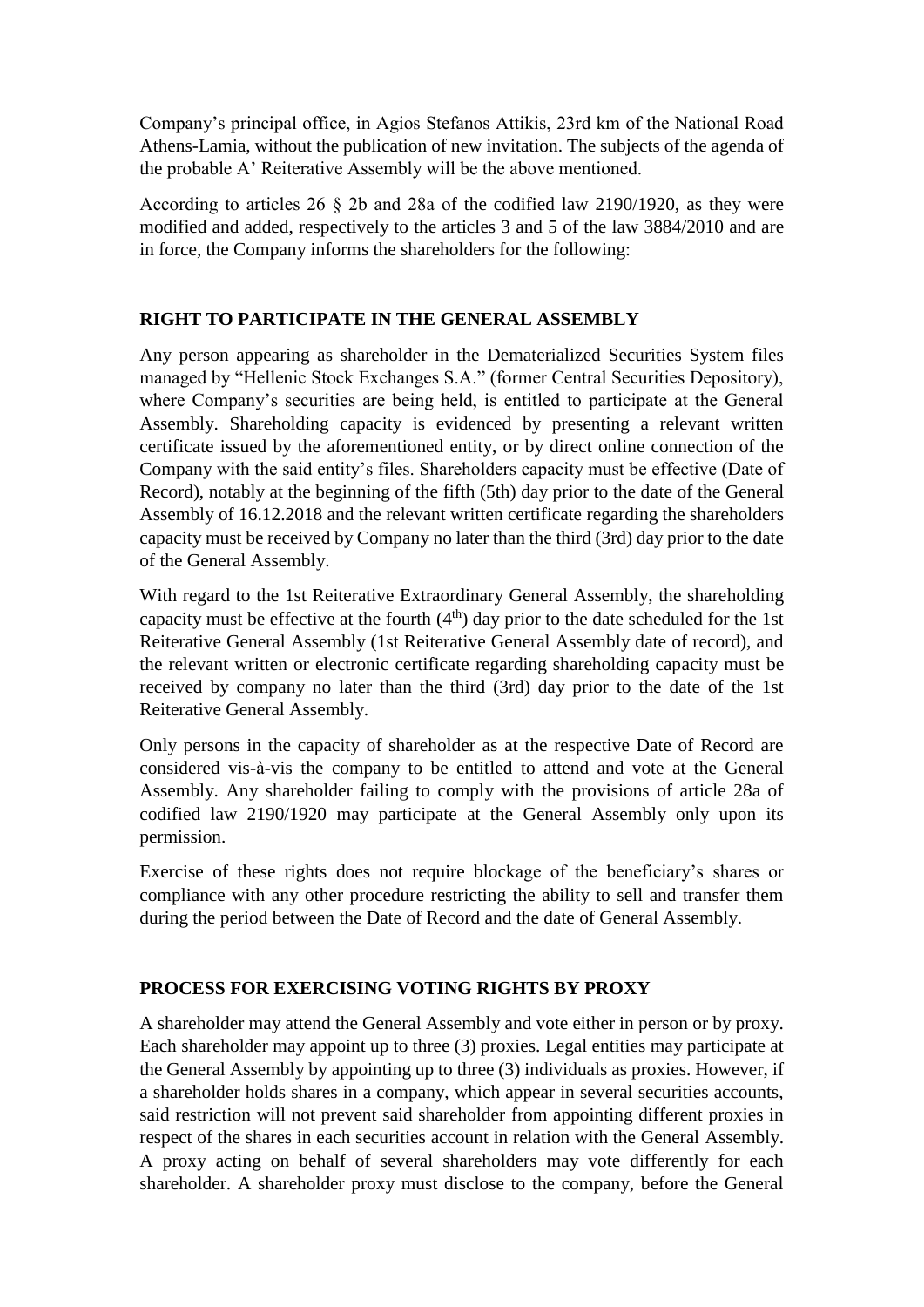Assembly begins, any specific event which may be useful to the shareholders in assessing the risk of the proxy serving interests other than those of the shareholder.

In the sense of this paragraph, a conflict of interest may especially arise when a proxy:

a) is a shareholder controlling the company or is another legal entity or an entity controlled by that shareholder;

b) is a member of the board of directors or of the administration of the company or shareholder controlling the company in general, or another legal entity or an entity controlled by a shareholder who controls the company;

c) is an employee or auditor of the company or shareholder controlling the company, or of another legal entity or entity controlled by a shareholder who controls the company;

d) is spouse or first degree relative to one of the individuals referred to under (a) through (c) above.

The appointment and revocation of a shareholder proxy is made in writing and notified to the Company under the same form, at least three (3) days prior to the date scheduled for the General Assembly.

The company will make available at website [\(www.ffgroup.com\)](http://www.ffgroup.com/) a form which may be used for the appointment of proxy. Said form must be submitted, duly completed and signed by the shareholder, to the Company's Shareholders Service at: Agios Stefanos, Attika, 23rd km of Athens-Lamia national road, or sent by facsimile at: 210-6241100, at least three (3) days prior to the date of the General Assembly. Beneficiaries are responsible for confirming successful remittance and receipt of proxy documentation by the company, by calling the following number: +30 210 6241141 (Mrs. Mantalena Kasidiaropoulou).

The company's Articles of Incorporation provides for the holding of a General Assembly by teleconference.

# **MINORITY RIGHTS OF SHAREHOLDERS**

(a) At the request of shareholders representing one twentieth (1/20) of the paid-up share capital, the company's board of directors is obliged to insert additional items in the General Assembly's agenda, if the relevant request is received by the board of directors until at least fifteen (15) days prior to the General Assembly. The request for inserting additional items in the agenda must be accompanied by reasoning or by a draft decision to be approved by the General Assembly, and the revised agenda will be notified in the same manner as the previous agenda thirteen (13) days prior to the General Assembly, and will also be made available to shareholders at the company's website, together with the reasoning or the draft decision submitted by the shareholders in accordance with the provisions of article 27 paragraph 3 of codified law 2190/1920.

(b) At the request of shareholders representing one twentieth (1/20) of the paid-up share capital, the board of directors must make available to the shareholders in accordance